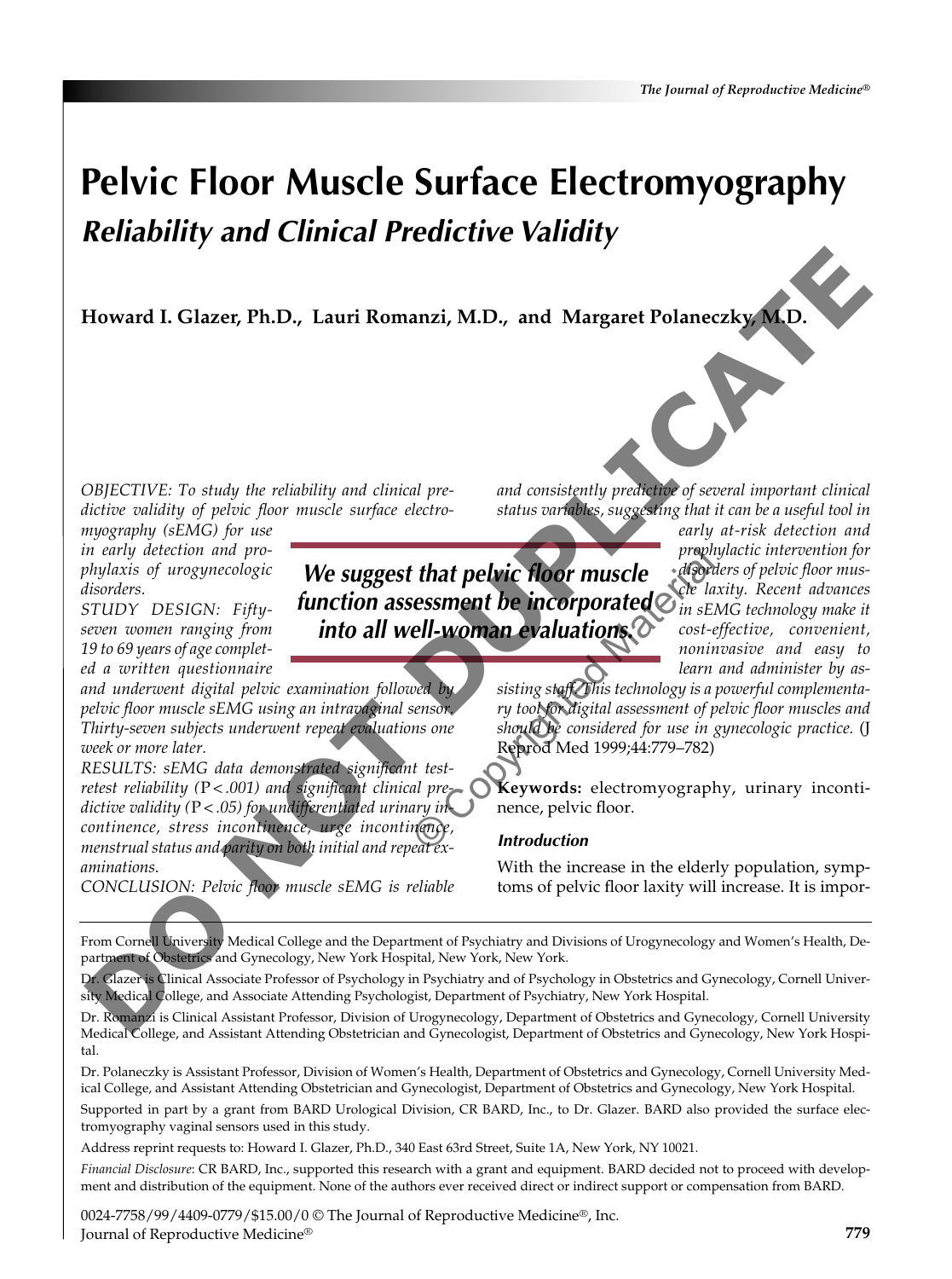tant to develop reliable and accurate methods to identify women with unreported symptoms or presymptomatic women at risk for these disorders

*Only pelvic floor muscle sEMG has the ability to predict continence status as well as parity and hormonal status.*

so that pelvic floor muscle rehabilitation can be initiated to treat or prevent/delay symptom onset. This can be best accomplished by routine pelvic floor muscle screening of all women seeking gynecologic care.

Digital evaluation is clearly the easiest, fastest and most portable and cost-effective tool for assessing pelvic floor muscles. Recent research on digital pelvic muscle assessment conducted by Brink et al1,2 demonstrated that digital scores are reliable and correlate with surface electromyography (sEMG) but show only a weak correlation with the stand-up pad test and no correlation to a history of urinary leakage. Thus, although reliable, digital pelvic muscle scores may have limited predictive validity for clinical status variables and represent only a first-line screening procedure.

Arnold Kegel recommended pelvic floor muscle evaluation in all patients, $3$  employing manometric perineometry of pelvic floor muscles to provide a more accurate assessment for the examiner and enhanced feedback for the patient.<sup>4</sup> However, recent data presented by Martan et al<sup>5</sup> demonstrated that manometric measures of the contraction force of pelvic floor muscles did not show any relationship to continence status or grade of incontinence.

sEMG is an advance over manometric pressure readings and has been shown to be of clinical value in (1) assessing coordination between bladder contraction and sphincter relaxation, $6$  (2) identifying specific pelvic floor muscle locations involved in assisting bladder neck opening and closure, $7$  (3) screening to detect occult dyssenergia in patients who have failed urethral implantation, $8(4)$  assessing upper and lower motor neuron lesions with irritable bladders, $9$  and (5) differentiating essential vulvovaginal pain disorders from acute vaginal infections as a source of vulvovaginal pain.10

This study was designed to determine pelvic

floor muscle sEMG reliability and predictive validity for self-reported clinical status in a number of areas related to pelvic floor muscle function.

### *Materials and Methods*

This study protocol was approved by the institutional review board of the New York Hospital— Cornell Medical Center.

Study participants were nonpregnant, adult, female volunteers responding to a published advertisement inviting them to participate in a study of pelvic muscle function. The only exclusion criterion was unwillingness to complete all components of the study. After giving written consent, participants completed a written questionnaire detailing menopausal status, childbearing history, urinary status and sexual activity.

Study participants then underwent a pelvic examination to determine the degree of cystocoele, rectocele and/or uterine/vault prolapse using the system of Baden et al.11 Within 45 minutes of completing the pelvic scale examinations, participants underwent sEMG of pelvic floor muscle function. The sEMG unit used was a single-user vaginal surface EMG sensor (Thought Technology, Montreal, Quebec, Canada) consisting of bipolar longitudinal electrode plates mounted in a plastic vaginal probe with sensor connector and abdominal reference electrode wire. The sEMG signal-processing unit (FlexiPlus surface EMG, Computerist, Inc., Jacksonville, Florida) consists of a portable, 1.5-lb, sixchannel surface EMG unit operating at an analogto-digital conversion rate of 1,000 per second, producing peak, average, minimum and maximum integrated EMG root mean squared measures and median spectral frequency calculations. The assessment protocol software is the Glazer Pelvic Muscle Assessment Program, Version 2.2 (Bio-behavioral Medical Rehabilitation Inc., Jacksonville, Florida).10,12 **Only pelvic floor muscle sEMG has**<br> **Data well as the medical conduct we suppressed by the institu-<br>
the ability to predict continence<br>
conducted Conduct the New York Hospital—<br>
<b>Status as well as parity and**<br>
Status and

Participants were instructed to contract the pelvic floor muscles as strongly as possible and hold the contraction for 10 seconds. (A 10-second contraction is part of a standard sEMG assessment protocol.)13 No other instruction about the equipment, biofeedback screen or personalized coaching during sEMG assessment was done.

After the first assessment, each woman was asked to return for a repeat evaluation in one to four weeks. Subjects were instructed not to practice pelvic floor contractions in the interval between evaluations.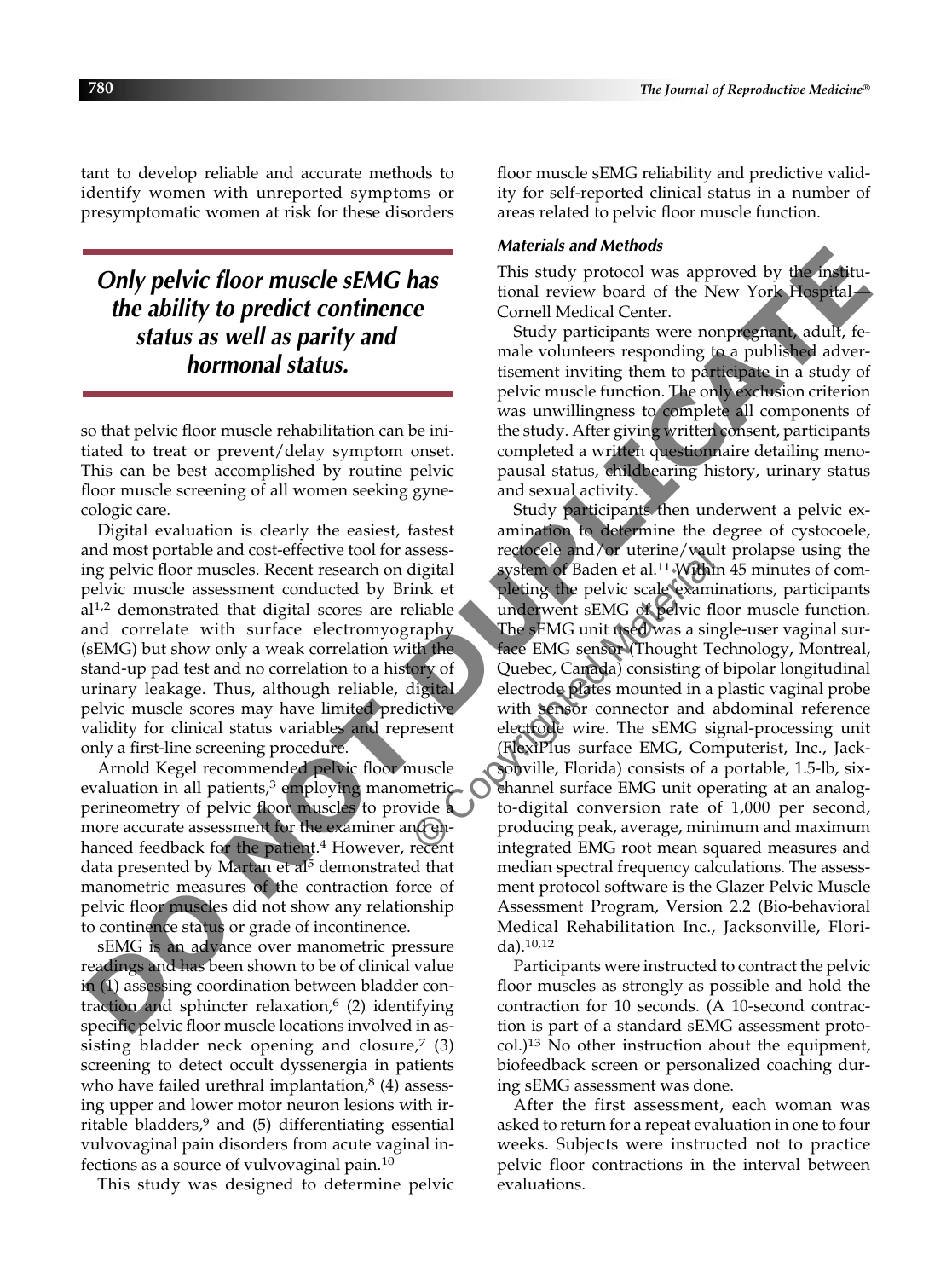| and Tonow-up Evaluations                               | <b>Initial</b> |           | <b>Follow-up</b><br>evaluation |           | Table 1. SEIVIG data demonstrated statistically sig-<br>nificant ( $P < .05$ in all cases) predictive validity for |
|--------------------------------------------------------|----------------|-----------|--------------------------------|-----------|--------------------------------------------------------------------------------------------------------------------|
|                                                        | evaluation     |           |                                |           | undifferentiated urinary, stress and urge inconti-                                                                 |
|                                                        |                | sEMG      |                                | sEMG      | nence, menstrual status and parity.                                                                                |
| Clinical variable                                      | n              | $(\mu V)$ | n                              | $(\mu V)$ | For both examinations 1 and 2, sEMG data                                                                           |
| Any urinary incontinence                               |                |           |                                |           | demonstrated statistically significant lower micro-                                                                |
| Yes                                                    | 25             | $9.9*$    | 17                             | $11.6*$   | voltage contractions for subjects with any urinary,                                                                |
| No                                                     | 24             | 15.5      | 20                             | 16.4      | urge or stress incontinence as compared to their                                                                   |
| Stress incontinence                                    |                |           |                                |           | continent counterparts. Parous women were weak-                                                                    |
| Yes                                                    | 17             | $9.7*$    | 13                             | $10.4*$   | er on sEMG than nulliparous women, and                                                                             |
| No                                                     | 27             | 14.7      | 24                             | 15.5      | peri/postmenopausal women not on hormone re-                                                                       |
| Urge incontinence                                      |                |           |                                |           |                                                                                                                    |
| Yes                                                    | 20             | $10.1*$   | 18                             | $12.5*$   | placement therapy were weaker than their pre-                                                                      |
| No                                                     | 24             | 14.9      | 19                             | 15.5      | menopausal counterparts and postmenopausal                                                                         |
| Urinary urgency                                        |                |           |                                |           | ones with hormone replacement.                                                                                     |
| Yes                                                    | 22             | 11.9      | 18                             | 10.8      | Although not statistically significant, those with                                                                 |
| No                                                     | 22             | 13.7      | 19                             | 13.4      | clinical examination findings of cystocele or recto-                                                               |
| Cystocele                                              |                |           |                                |           |                                                                                                                    |
| Yes                                                    | 11             | 10.4      | 8                              | 10.9      | cele showed lower contractile amplitudes, as did                                                                   |
| No                                                     | 32             | 13.4      | 28                             | 14.8      | those reporting urinary urgency. Those reporting                                                                   |
| Rectocele                                              |                |           |                                |           | abstinence from sexual activity showed lower con-                                                                  |
| Yes                                                    | 9              | 12.6      | 9                              | 12.5      | tractile amplitudes, and those who reported doing                                                                  |
| No                                                     | 35             | 14.2      | 27                             | 14.4      | Kegel exercises showed greater contractile ampli-                                                                  |
| Menstrual status                                       |                |           |                                |           |                                                                                                                    |
| Pre                                                    | 24             | 14.8      | 18                             | 15.0      | tudes. For each of these statistically nonsignificant                                                              |
| Peri/post                                              | 14             | $9.0*$    | 14                             | $6.0*$    | findings, the sEMG data were in the expected direc-                                                                |
| Post, on hormone                                       |                |           |                                |           | tion, so lack of significance may represent lack of                                                                |
| replacement therapy                                    | 5              | 15.6      | 5                              | 17.4      | statistical power due to sample size.                                                                              |
| Parity                                                 |                |           |                                |           |                                                                                                                    |
| $\boldsymbol{0}$                                       | 26             | $16.2*$   | 21                             | $18.3*$   | <b>Discussion</b>                                                                                                  |
| 1 Or more                                              | 18             | 9.3       | 15                             | 7.4       |                                                                                                                    |
| Sexually active                                        |                |           |                                |           | This study demonstrated that pelvic floor muscle                                                                   |
| Yes                                                    | 26             | 13.0      | 17                             | 14.8      | sEMG is a highly reproducible measure that is able                                                                 |
| No                                                     | 25             | 12.0      | 18                             | 12.4      | to consistently predict certain clinical status vari-                                                              |
| Does Kegel exercises                                   |                |           |                                |           | ables, including urinary incontinence, related to                                                                  |
| Yes                                                    | 13             | 13.7      | 8                              | 15.5      | pelvic floor muscle functioning. Neither digital <sup>2</sup> nor                                                  |
| No                                                     | 38             | 12.4      | 29                             | 13.4      |                                                                                                                    |
| $*P<.05.$                                              |                |           |                                |           | manometric <sup>5</sup> measures of pelvic floor musculature                                                       |
|                                                        |                |           |                                |           | predict incontinence. Furthermore, the most recent                                                                 |
|                                                        |                |           |                                |           | research has demonstrated that neither patient his-                                                                |
|                                                        |                |           |                                |           | tory nor physical examination findings add predic-                                                                 |
| Results                                                |                |           |                                |           | tive validity to symptom reports <sup>14</sup> of incontinence.                                                    |
| Pearson correlation coefficients were used to deter-   |                |           |                                |           | Thus, only pelvic floor muscle sEMG has the ability                                                                |
|                                                        |                |           |                                |           |                                                                                                                    |
| mine sEMG reliability by comparing sEMG con-           |                |           |                                |           | to predict continence status as well as parity and                                                                 |
| traction amplitude in the first examination to that in |                |           |                                |           | hormonal status.                                                                                                   |
| the second examination. Student's t tests were used    |                |           |                                |           | We suggest that pelvic floor muscle function as-                                                                   |
| to test sEMG contraction amplitude differences be-     |                |           |                                |           | sessment be incorporated into all well-woman eval-                                                                 |
| tween patient subgroups to determine clinical pre-     |                |           |                                |           | uations. sEMG of pelvic floor muscles has demon-                                                                   |
|                                                        |                |           |                                |           |                                                                                                                    |

**Table I** *Clinical Variable Subgroup Means for sEMG on Initial and Follow-up Evaluations* 

### *Results*

Pearson correlation coefficients were used to determine sEMG reliability by comparing sEMG contraction amplitude in the first examination to that in the second examination. Student's *t* tests were used to test sEMG contraction amplitude differences between patient subgroups to determine clinical predictive validity of sEMG.

A total of 57 women completed the first evaluation, and 37 returned for the second evaluation. The mean age was  $44.2 \pm 14.2$  year and ranged from 19 to 69 years.

The reliability correlation for sEMG between the first and second examinations was significant, with *r*= .86 (*P*< .001). Predictive validity for clinical status for sEMG data for each examination appears in Table I. sEMG data demonstrated statistically significant  $(P < .05$  in all cases) predictive validity for undifferentiated urinary, stress and urge incontinence, menstrual status and parity.

### *Discussion*

We suggest that pelvic floor muscle function assessment be incorporated into all well-woman evaluations. sEMG of pelvic floor muscles has demonstrated reliability and consistent predictive validity for a subset of clinical variables. Recent advances in sEMG technology make it cost-effective, convenient, noninvasive, quick, and easy to learn and administer by clinical support staff. In addition, sEMG biofeedback for the rehabilitation of pelvic floor muscle dysfunction has been demonstrated to be effective in the treatment of both incontinence15 and